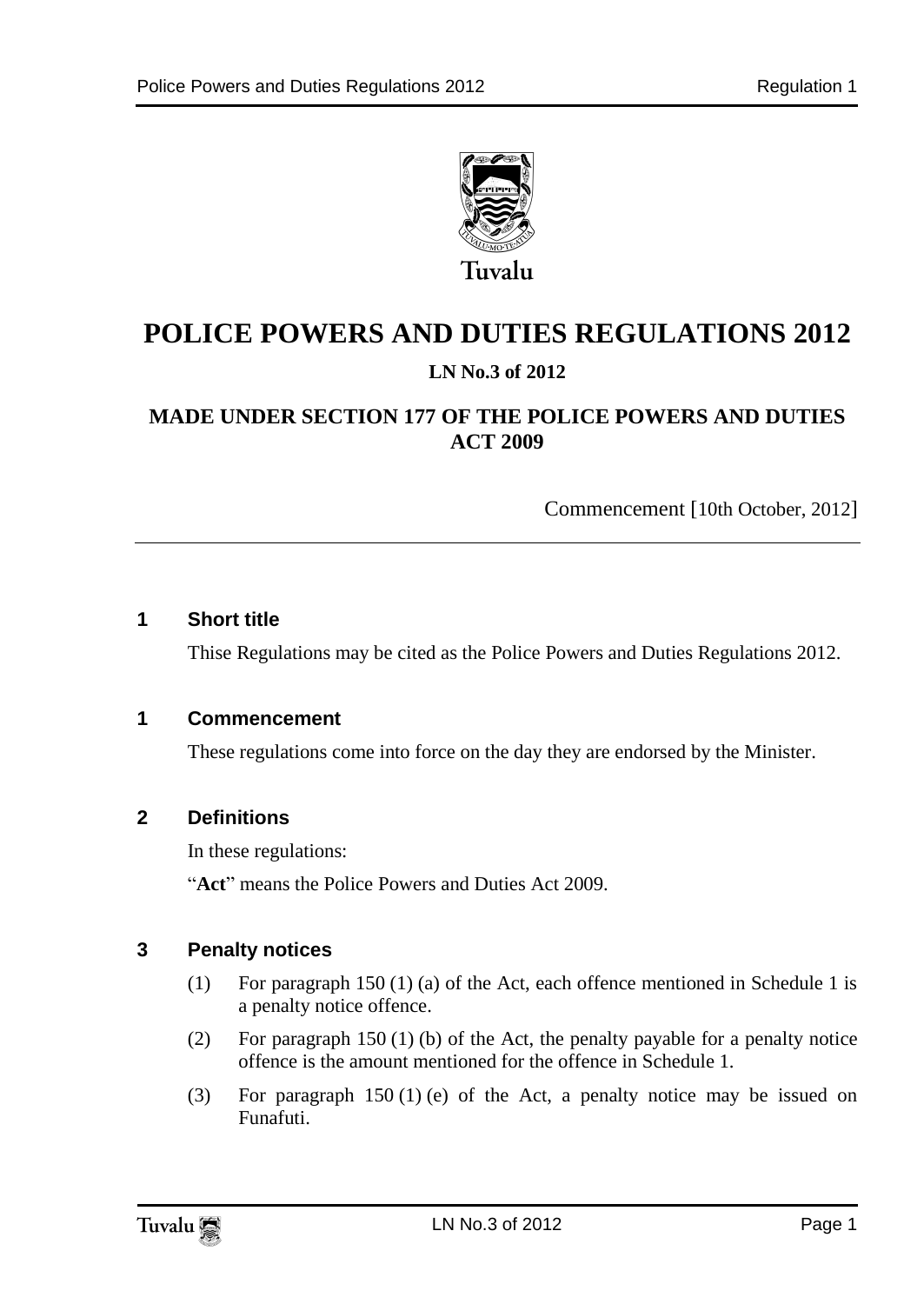#### **Schedule 1 Penalty notice offences and penalties**

(regulation 4)

## **Part 1 Traffic offences**

### **Division 1.1 Police Powers and Duties Act 2009**

| <b>Item</b> | <b>Offence</b>                                                                            | <b>Provision</b> | <b>Fine</b><br>units |
|-------------|-------------------------------------------------------------------------------------------|------------------|----------------------|
| 1.01        | Fail to stop a vehicle when directed by a police<br>officer without reasonable excuse     | Section 21       | 2.5                  |
| 1.02        | Fail to comply with a police officer's direction to a<br>provide a vehicle for inspection | Section 23       | 2.5                  |
| 1.03        | Fail to comply with a police officer's direction not to<br>drive a motor vehicle          | Section 25       | 2.5                  |
| 1.04        | Fail to comply with a police officer's direction<br>prohibiting the use of a vehicle      | Section 26       | 2.5                  |
| 1.05        | Fail to give notice to the owner of the vehicle                                           | Section 26       | 2.5                  |

## **Division 1.2 Traffic Act 1983**

| <b>Item</b> | <b>Offence</b>                                                                              | <b>Provision</b> | <b>Fine</b><br>units |
|-------------|---------------------------------------------------------------------------------------------|------------------|----------------------|
| 1.06        | Unlicensed motor vehicle                                                                    | Section 6        | 2.5                  |
| 1.07        | Unlicensed driver                                                                           | Section 13       | 2.5                  |
| 1.08        | Drive motor vehicle with incorrect class of licence                                         | Section 13       | 1.5                  |
| 1.09        | Breach of conditions of a provisional drivers'<br>licence                                   | Section $14(3)$  | 1.5                  |
| 1.10        | Fail to produce drivers' licence within 48 hours of<br>being instructed by a police officer | Section $17(2)$  | 1.5                  |
| 1.11        | Careless driving                                                                            | Section 20       | 5                    |
| 1.12        | Taking a motor vehicle without authority                                                    | Section 22       | 5                    |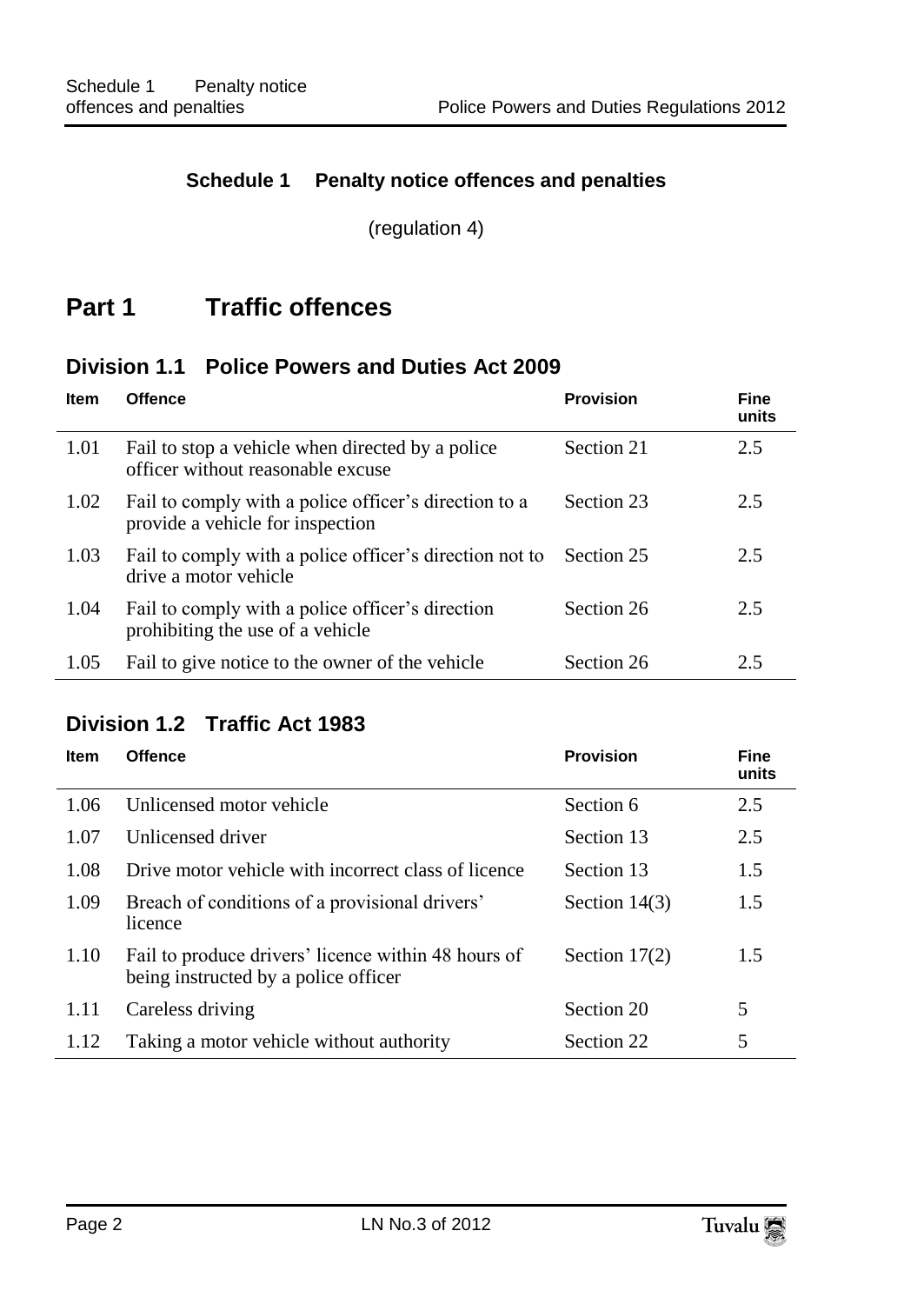## **Division 1.3 Traffic Regulations**

| <b>Item</b> | <b>Offence</b>                                                                  | <b>Provision</b>   | <b>Fine</b><br>units |
|-------------|---------------------------------------------------------------------------------|--------------------|----------------------|
| 1.13        | Unroadworthy motor vehicle                                                      | Regulation $2(1)$  | 2.5                  |
| 1.14        | More than 2 persons on a motor cycle                                            | Regulation $2(2)$  | $\mathbf{1}$         |
| 1.15        | Failing to signal                                                               | Regulation 3       | 1                    |
| 1.16        | Failing to make way for emergency vehicle                                       | Regulation 4A      | 1                    |
| 1.17        | Fail to display L plate when on provisional driver's<br>license                 | Regulation $15(a)$ | 1                    |
| 1.18        | Fail to keep vehicle left of centre on a roadway                                | Regulation $5(3)$  | $\mathbf{1}$         |
| 1.19        | Fail to stop and provide details after a traffic<br>accident (including animal) | Regulation 4       | 1                    |
| 1.20        | Disobey a traffic sign                                                          | Regulation 6       | $\mathbf{1}$         |
| 1.21        | Exceeding a speed limit                                                         | Regulation 7       | 2.5                  |
| 1.22        | Illegally parking a motor vehicle                                               | Regulation 8       | 0.5                  |
| 1.23        | Fail to display a registration plate                                            | Regulation 10      | $\mathbf{1}$         |
| 1.24        | Not more than 1 trailer shall be drawn by any motor<br>vehicle                  | Regulation 11      | $\mathbf{1}$         |
| 1.25        | Fail to display "taxi" sign when operating as a taxi                            | Regulation 13      | 1                    |
| 1.26        | Throw litter from a motor vehicle                                               | Regulation $14(2)$ | 1                    |
| 1.27        | Limb or part of body outside of motor vehicle                                   | Regulation 14 A    | $\mathbf{1}$         |
| 1.28        | Fail to display lights when driving a vehicle at night                          | Regulation 14C     | 2.5                  |

# **Part 2 Alcoholic Drink Act 1984**

| <b>Item</b> | <b>Offence</b>                                                                                  | <b>Provision</b> | <b>Fine</b><br>units |
|-------------|-------------------------------------------------------------------------------------------------|------------------|----------------------|
| 2.01        | Drink alcohol in or near an off-licence premises                                                | Section 22       | 2.5                  |
| 2.02        | Licensee – sell alcoholic drink outside authorised<br>trading hours                             | Section 93       | 2.5                  |
| 2.03        | Unauthorised alcoholic drink on licensed premises                                               | Section 94       | 2.5                  |
| 2.04        | Licensee – breach of conditions of liquor licence                                               | Section 95       | 5                    |
| 2.05        | Licensee – trade at premises other than place<br>specified in the licence without authorisation | Section 96       | 5                    |
| 2.06        | Licensee – fail to produce a liquor licence to a police                                         | Section 97       | 2.5                  |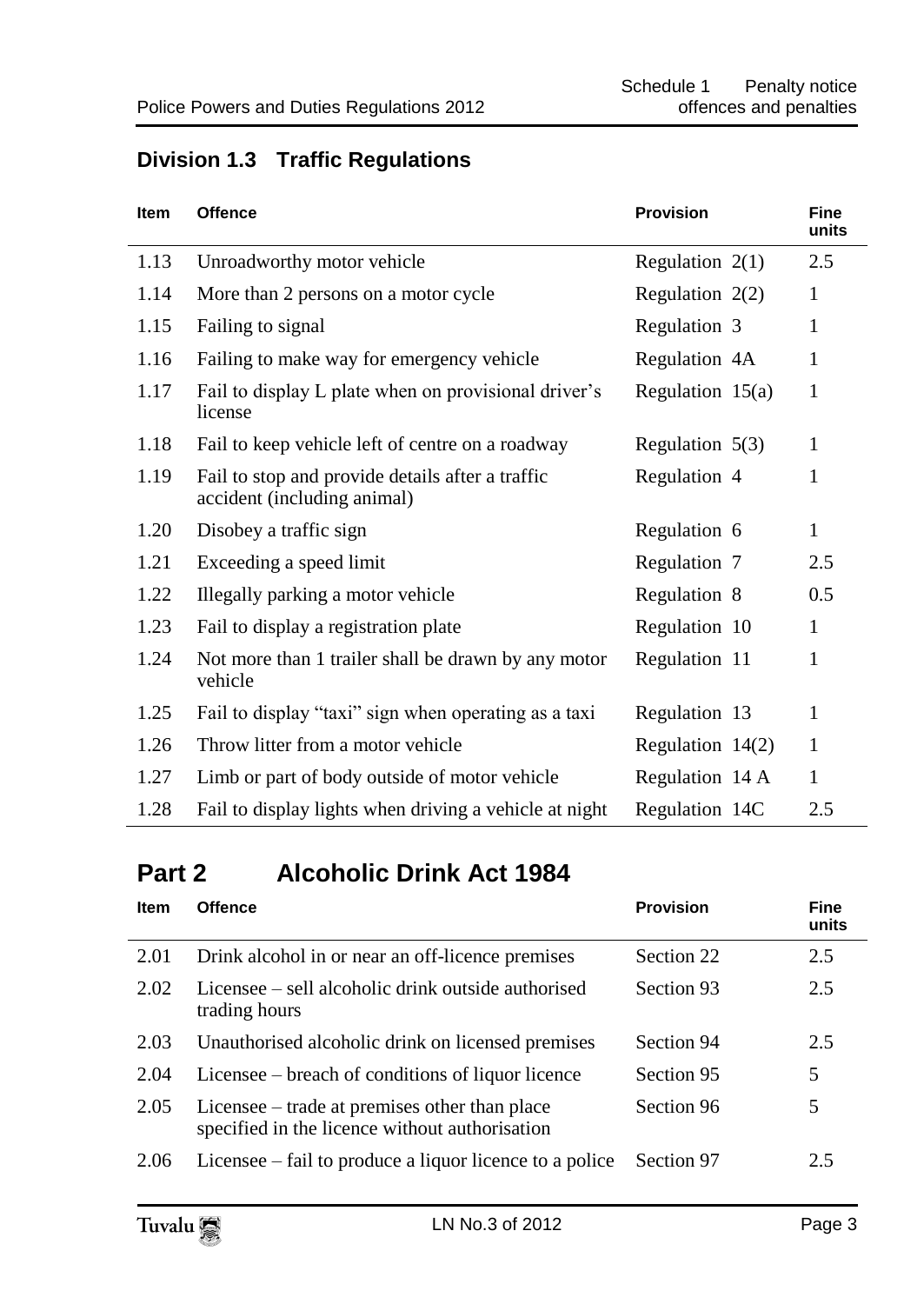| <b>Item</b> | <b>Offence</b>                                                                                           | <b>Provision</b>     | <b>Fine</b><br>units |
|-------------|----------------------------------------------------------------------------------------------------------|----------------------|----------------------|
|             | officer on demand                                                                                        |                      |                      |
| 2.07        | Agent or Servant of a licensee – sell or supply an<br>alcoholic drink to an person under 18 years of age | Section 99(2)        | 5                    |
| 2.08        | Licence holder permit a police officer to be on<br>licensed premises except for the purposes of duty     | Section 100          | 2.5                  |
| 2.09        | Drink within curtilage of licensed premises                                                              | Section 101          | 2.5                  |
| 2.10        | Outside seller in a licensed premises                                                                    | Section 102          | 2.5                  |
| 2.11        | Unauthorised alcoholic drink in shops, etc.                                                              | Section $103(1)$     | 2.5                  |
| 2.12        | Unauthorised sign                                                                                        | Section 104          | 2.5                  |
| 2.13        | Possess a weapon on licensed premises                                                                    | Section $105(1)$ (a) | 2.5                  |
| 2.14        | Possess a weapon while under the influence of<br>alcohol                                                 | Section $105(1)$ (b) | 2.5                  |
| 2.15        | Unauthorised making of alcoholic drink                                                                   | Section $106(1)$     | 2.5                  |
| 2.16        | Drink or possess mixture of sour toddy                                                                   | Section 107          | $\mathbf{1}$         |
| 2.17        | Drink alcohol in a prohibited area (eg. public place)                                                    | Section 118          | 2.5                  |
| 2.18        | Fail to leave licensed premises when directed                                                            | Section 120          | 2.5                  |

## **Part 3 Police Powers & Duties Act 2009**

| Item | <b>Offence</b>                                               | <b>Provision</b> | Fine<br>units |
|------|--------------------------------------------------------------|------------------|---------------|
| 3.01 | Fail to comply with police order                             | Section 50       |               |
| 3.02 | Tamper with a seized thing                                   | Section 77       |               |
| 3.03 | Contravene a direction or requirement of a police<br>officer | Section 170      |               |

# **Part 4 Penal Code**

| <b>Offence</b>                            | <b>Provision</b> | <b>Fine</b><br>units |
|-------------------------------------------|------------------|----------------------|
| Be drunk and disorderly in a public place | Section $167(d)$ |                      |
| Throw rubbish on a footway                | Section $169(i)$ |                      |
| Drunk and incapable of taking care        | Section 170      |                      |
| Shout or make excessive noise             | Section $171(1)$ |                      |
| Damage a signboard                        | Section $169(f)$ |                      |
|                                           |                  |                      |